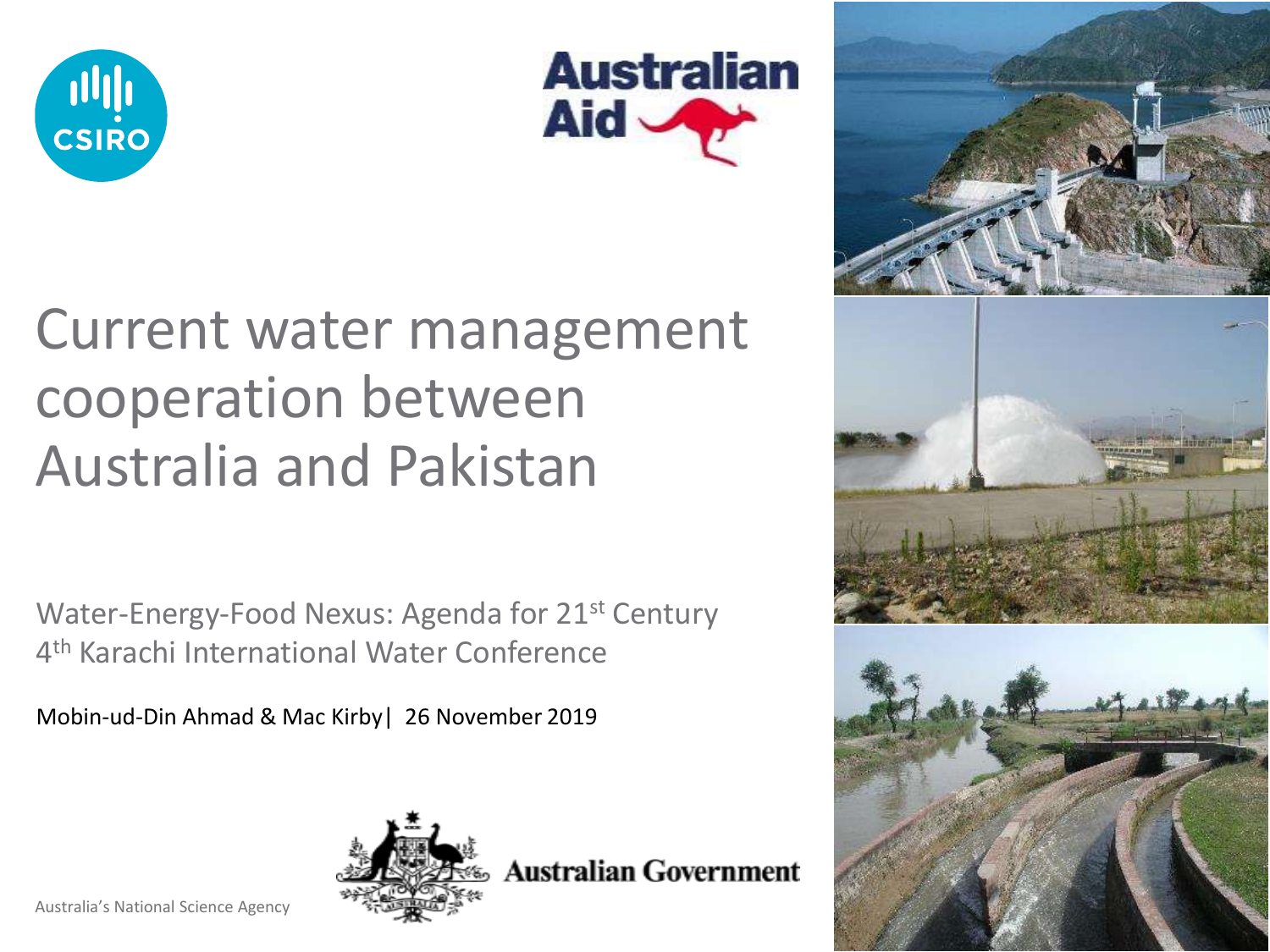## Background

**2012 Water Sector Task Force Report (WSTFR)** outlined a range of significant pressures and issues facing the Indus basin in Pakistan

❑ **Requirement for a repeatable system/evidence base** to quantify major water balance terms and then objectively plan for:

- o Climate Change
- o Infrastructure (USD\$26b proposed investment)
- o Development
- Water sharing according to interprovincial Water Apportionment Accord
- o Food and economic security
- Secure, productive and sustainable cities
- $\Box$  Action area 5 (Building Knowledge and Capacity), recommends implementation of Australian water management technologies and associated capacity building



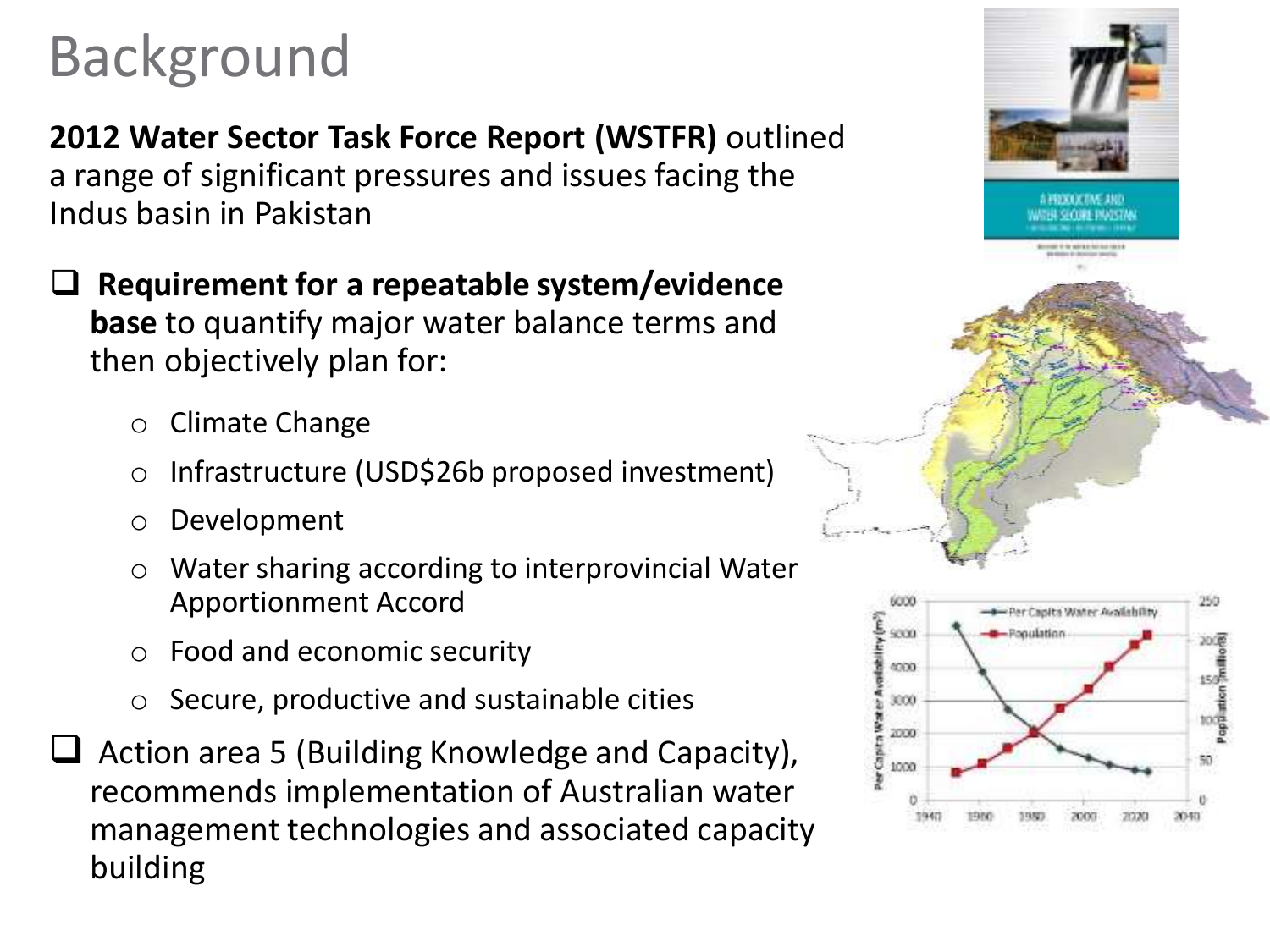### Consultations

- Pakistan High Commission, Canberra
- Federal and State Minister for Water and Power
- Minster for Planning Development and Reform
- Ministry of Water and Power (*Ministry of Water Resources*):
	- Secretary, Additional Secretary, Joint Secretary
	- WAPDA: Chairman, Member Water and senior officers
	- IRSA: Chairman and members
	- PCIW: Commissioner and Additional Commissioner
	- FFC: Chairman and senior officers
- Chief Minister for Balochistan and Sindh
- Punjab Irrigation and Planning Departments
- Sindh Irrigation and Planning Departments
- Pakistan Meteorological Department
- Minister for Climate Change
- Minister for Food Security and Chairman PARC
- Pakistan Council of Research in Water Resources: Chairman and other senior officers

#### **Signing of IWRM MoU between Government of Pakistan and Government of Australia**

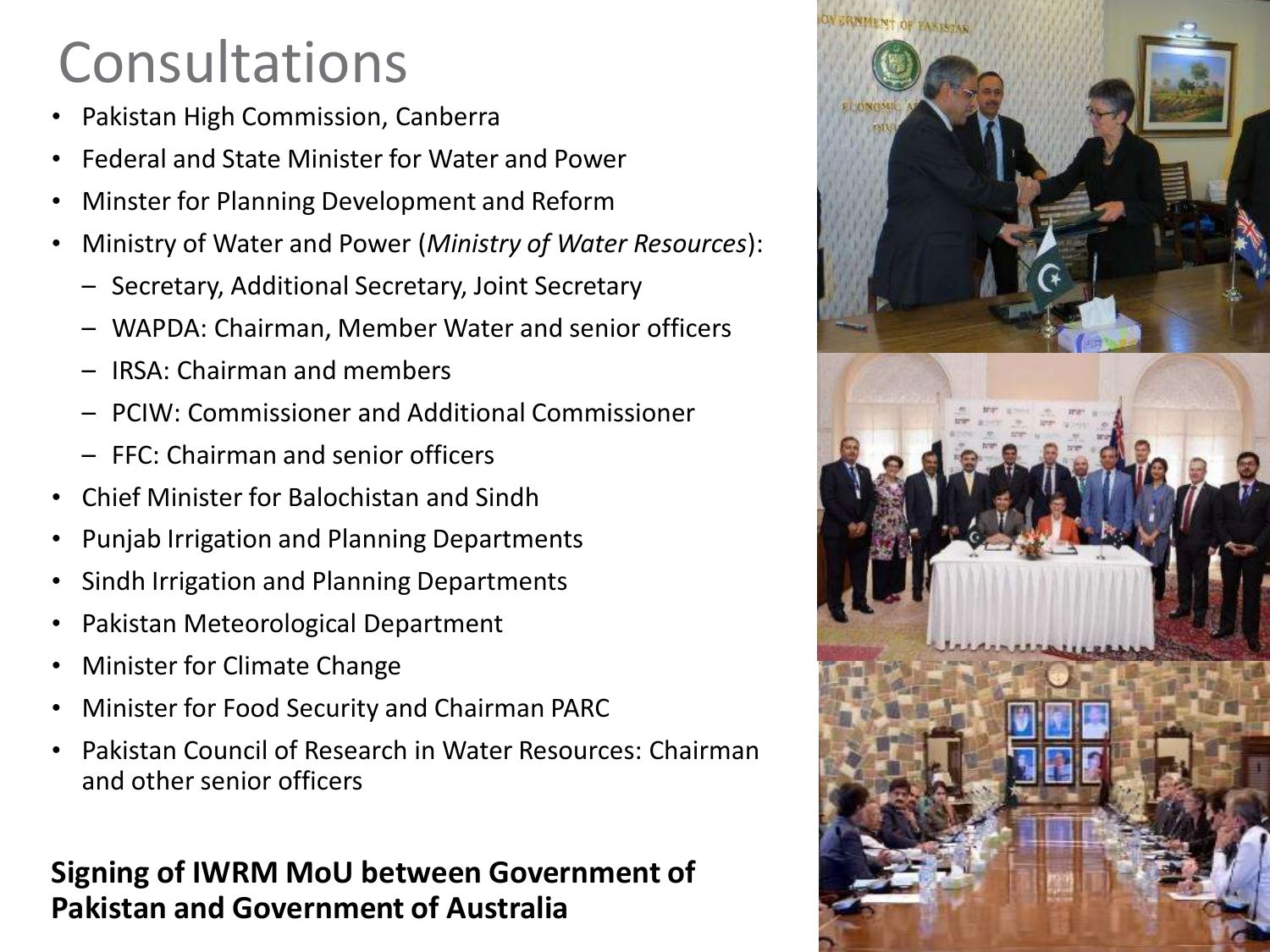### CSIRO's key activities

Overarching goal to support national and provincial scale water planning and policy development

- *We undertake and support integrated water resource assessment, data management, modelling, and capacity building*
- *We develop scenarios to look at agricultural production, food security, water use and livelihood outcomes under changing climate, increasing population, and infrastructure development.*





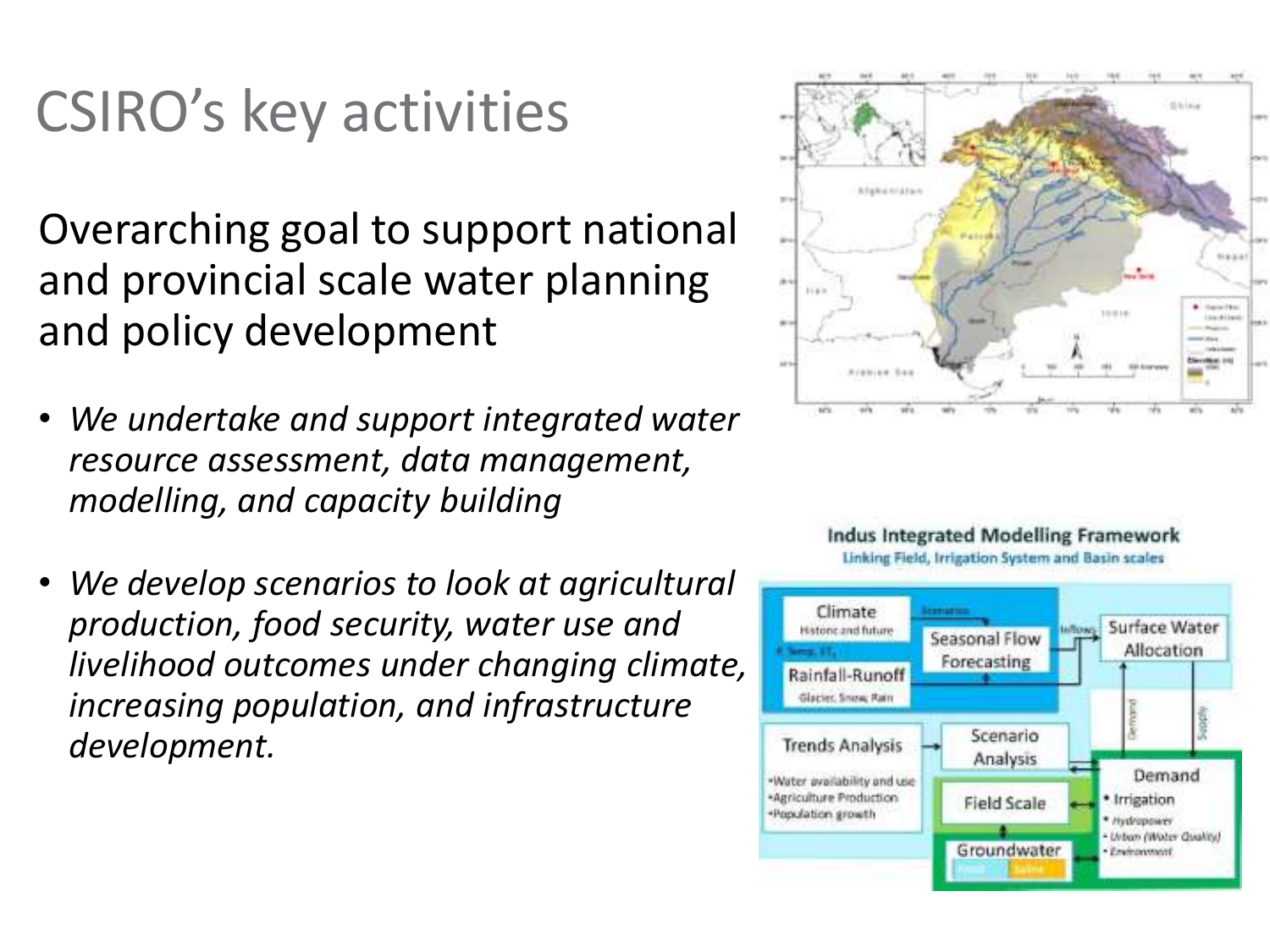# Key achievements

- 1. Indus River System Model to explore planning options
- 2. Water Apportionment Accord (WAA) tool for seasonal operations
- 3. Food security analysis, agricultural production and water use trend analysis
- 4. Gender and socio-economic analysis
- 5. Surface and Ground water quality analysis
- 6. Capacity building in hydrological data management and river, irrigation system and gender research

inout & Fa



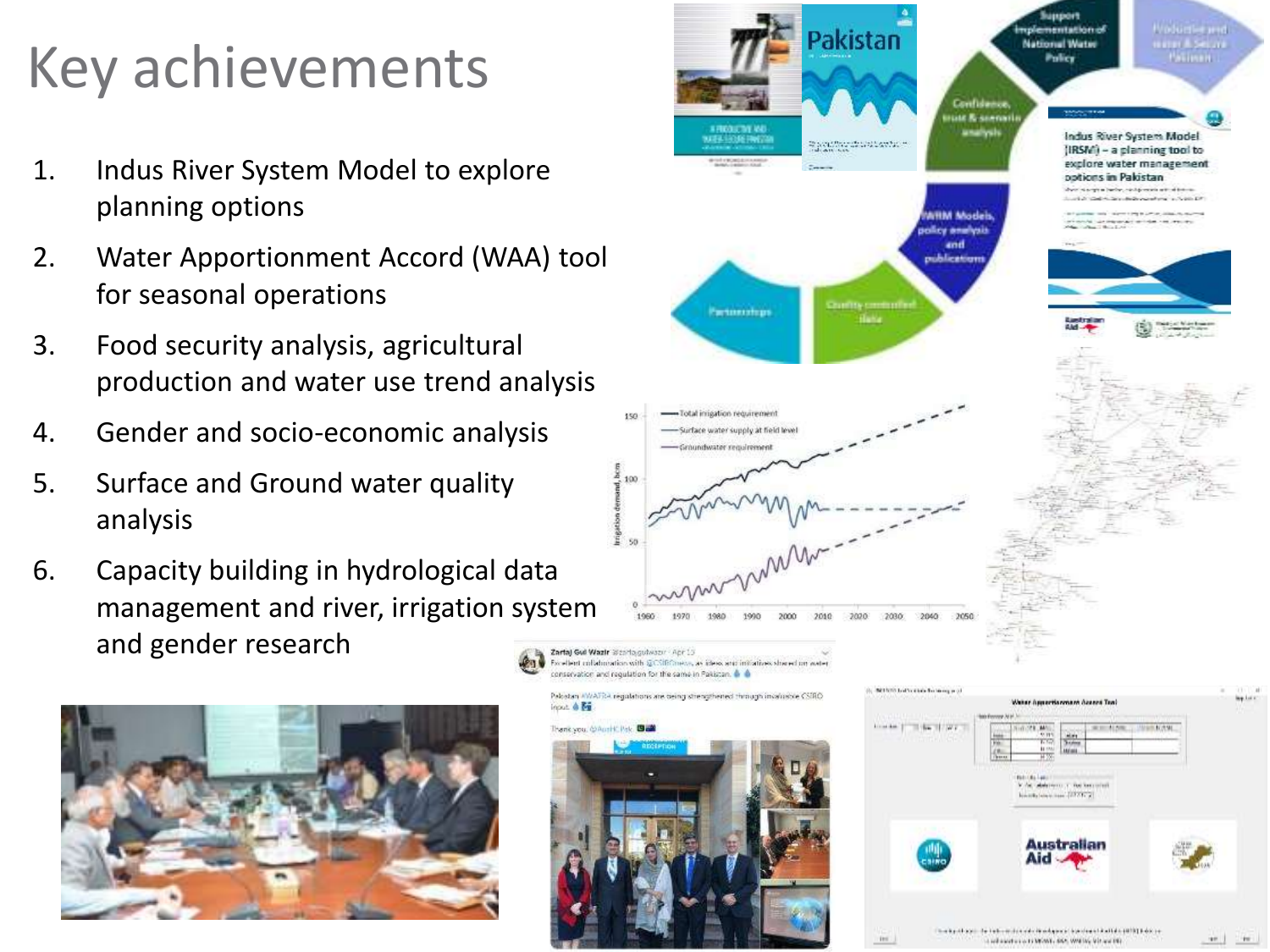Understanding impacts of Climate Change and Dam Sedimentation on Sindh

### **Supply Implications:**

- *Impact of reservoir sedimentation on water shares*
- *Impact of climate change/variability on seasonal water availability*

*Currently ~35% shortages in Rabi resource & by 2050 a further 15% reduction*

#### **Demand Implications:**

- *Impact of climate change on agricultural water demand*
- *Increasing urban demand and competition for water*

*By 2050 a 6% increase in agricultural water demand*

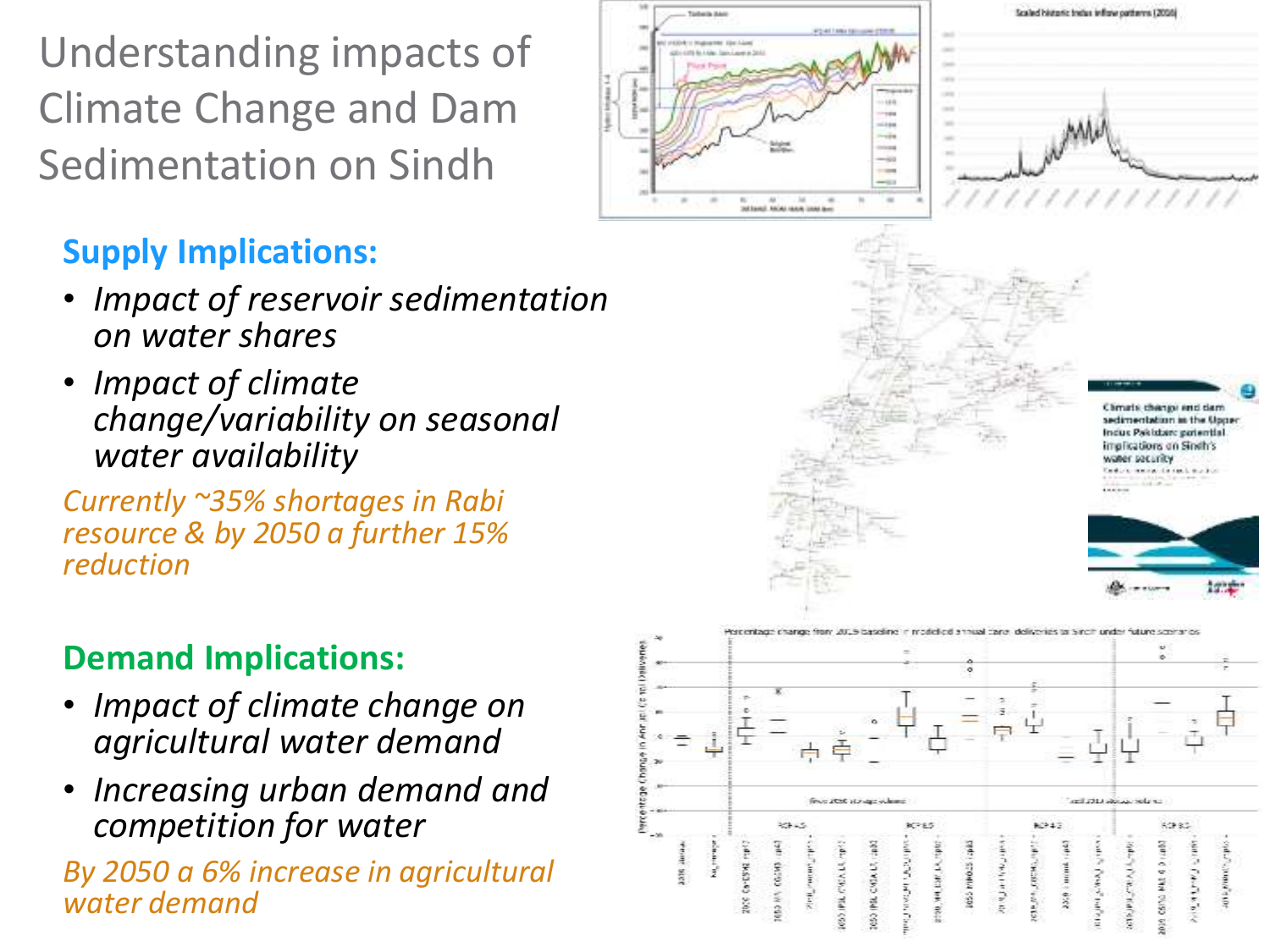### Priority Areas for Australia-Pakistan IWRM Collaboration

- River Basin Management
	- Tertiary course on effective water governance
	- Partnership to provide water apportionment software and tools
	- Strengthening flood early warning in Gilgit Baltistan
	- Institutional capacity building in data management and hydroinformatics
- Water for Cities and Drinking Water
	- Providing access to Australian water sector to assess provincial water challenges
	- Improving safe access to drinking water in Khyber Pakhtunkhwa
- Water for Food and Agriculture
	- Water outlook for Pakistan to support water and agriculture policy decisions
	- Sharing leading technologies for groundwater management and improving water use efficiency
	- Supporting adaptive management of salinity in lower Indus

**THE**